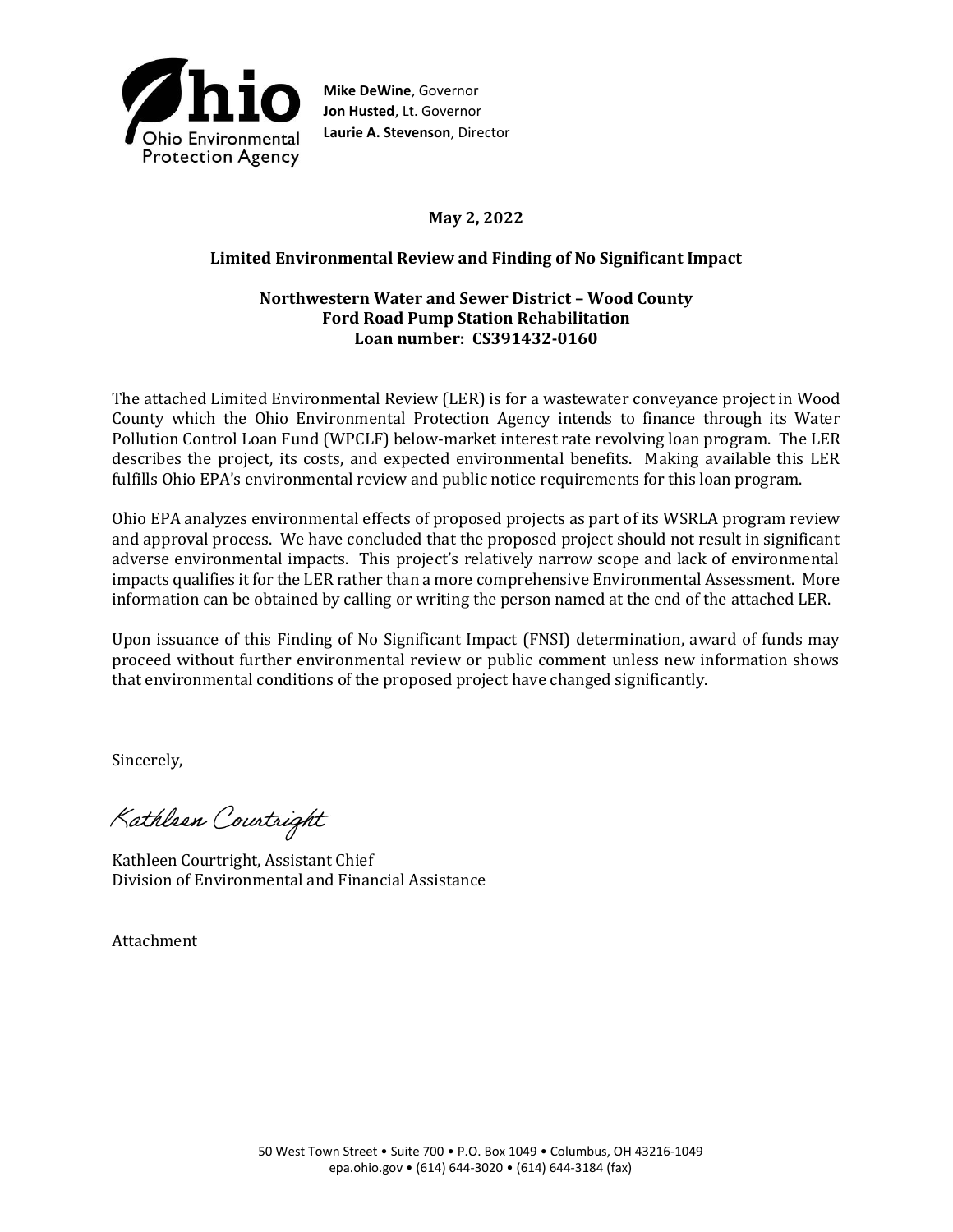### **LIMITED ENVIRONMENTAL REVIEW**

#### **Project Identification**

Project: Ford Road Pump Station Rehabilitation

Applicant: Northwestern Water and Sewer District 12560 Middleton Pike Bowling Green, Ohio 43402

Loan Number: CS391432-0160

#### **Project Summary**

The Northwestern Water and Sewer District (NWWSD) has applied for funding from the Ohio Water Pollution Control Loan Fund (WPCLF) for the Ford Road Pump Station Rehabilitation project. The proposed project includes the construction of a new submersible pump station to replace an aged and functionally obsolete pump station that is beyond its useful life. The estimated loan amount for the project is \$7,600,382, with construction scheduled to begin in summer 2022 and to be completed in eight months.

#### **History & Existing Conditions**

NWWSD, chartered under Section 6119 of the Ohio Revised Code, was organized in 1994 to assume the water and sewer operations of the Wood County Sanitary Engineer. The existing Ford Road pump station is located near the intersection of White Road and Ford Road in Perrysburg Township, Ohio (see Figure 1). The Ford Road pump station was constructed in 1973 as a part of expansion to the Wood County sanitary collection system to provide sewage collection services to unsewered portions of the county and to improve the water quality in the Grassy Creek Watershed. This pump station is a conventional flooded suction steel can-style pumping station. The wet well is a cast-in-place concrete structure.

In 2004, the pump station was rehabilitated with new pumps and electrical switch gear. In 2008, the pump replacement was coupled with the replacement of the force main to increase the pumping capacity from 1,000 gallons per minute (GPM) to 3,000 GPM.

Ford Road pump station collects sanitary sewage from sanitary sewer (SS) areas SS-300 and SS-400 and conveys this wastewater via a 16-inch force main running along the CSX Railroad right-of-way to NWWSD's SS-300 60-inch interceptor located on West Boundary Street. The 60-inch interceptor sewer conveys wastewater to the City of Perrysburg wastewater treatment plant (WWTP).

The existing Ford Road pump station is functionally obsolete and beyond its useful life, with extensive worn equipment, undersized pumping capacity, limited space for repairs and maintenance, and a limited footprint that precludes expansion of the pump station at its current location. During extreme wet-weather events, the Ford Road pump station has become overwhelmed by infiltration and inflow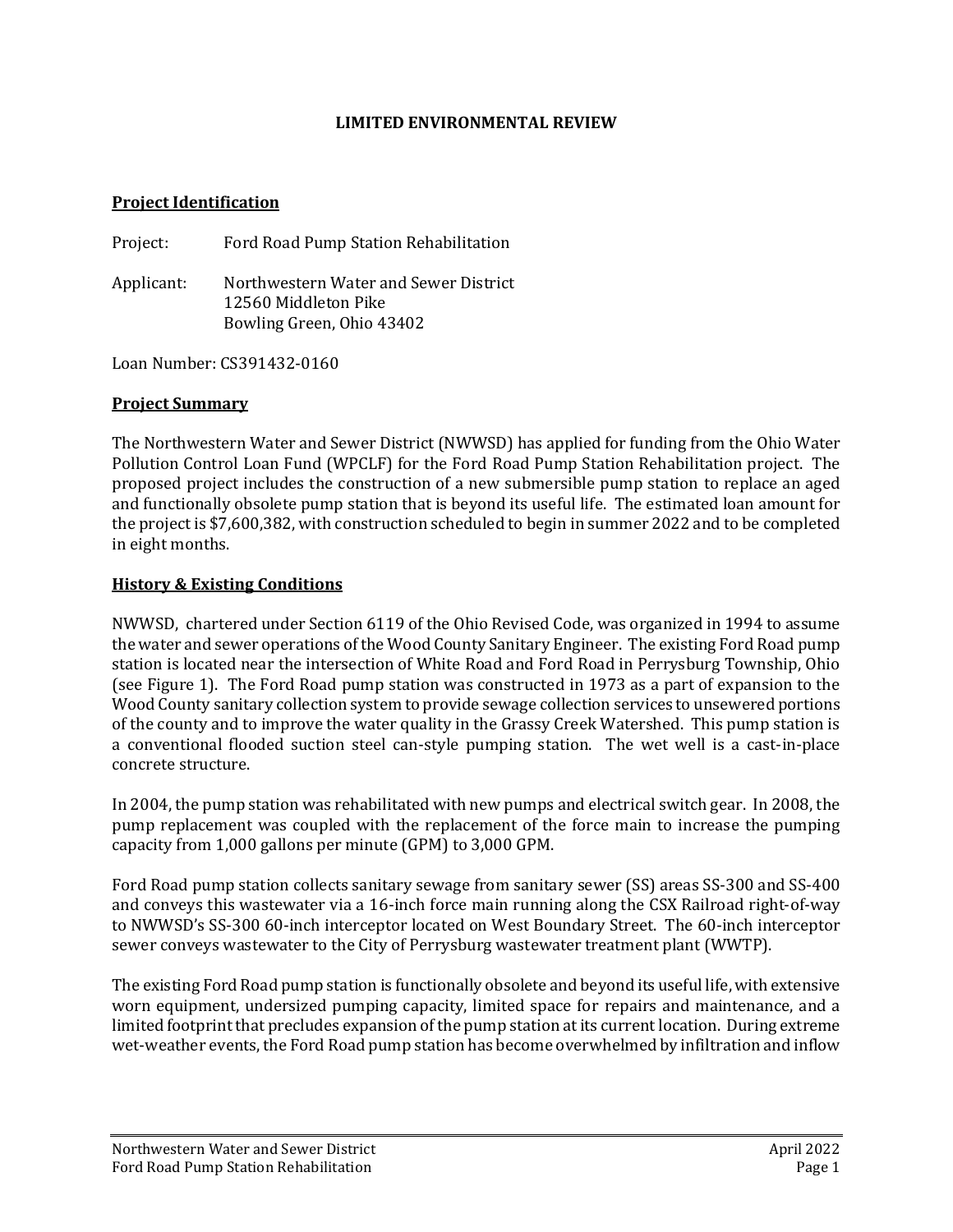$(I/I)^1$  exceeding the capacity of the pump station. To prevent basement flooding, NWWSD implements bypass pumping of untreated wastewater into Grassy Creek at the Bates Road pump station, which is located upstream of the Ford Road pump station.

# **Project Description**

The Ford Road Pump Station Rehabilitation project (see Figure 2) generally consists of the following:

- Construction of a new submersible style pumping station, with a cast-in-place concrete wet well, and new masonry control building
- Abandonment of the existing Ford Road pump station below-grade features
- Installation of approximately 150 linear feet (LF) of 48-inch sanitary sewer
- Installation of approximately 150 LF of 12-inch sanitary sewer
- Installation of approximately 264 LF of 12-inch storm sewer
- Installation of approximately 340 LF of 10-inch storm sewer
- Installation of approximately 275 LF of 16-inch sanitary force main
- Construction of sanitary manholes and storm sewer manholes

# **Implementation**

The total estimated loan amount for the project is \$7,600,382, and NWWSD proposes to borrow the entire cost for the project from Ohio's WPCLF. NWWSD will recover debt associated with the project with revenue generated by monthly sewer fees. NWWSD qualifies for the WPCLF standard long-term interest rate, which for May 2022 is 1.56 percent, over 20 years (WPCLF loan interest rates are set monthly, and the rate may change for a later loan award). The 2022 monthly residential sewer rate in the project service area is \$142.46 (\$1,710 annually), based on an average monthly usage of 1,037 cubic feet of water. This is 2.74 percent of the median household income of \$62,390, as compared to the state average of 1.3 percent.

Borrowing \$7,600,382 at 1.56 percent will save NWWSD approximately \$1,110,000 over the life of the loan compared to borrowing the same amount at the current market rate of 2.81 percent. Construction is expected to begin in summer 2022 and be completed in eight months.

### **Public Participation**

NWWSD has a long history of working with the general public and local public officials when proposed projects are to be located in their community. This project has been discussed at NWWSD board meetings, detailed on NWWSD's website, and advertised for bids. A public notice announcing the availability of this Limited Environmental Review will be posted on NWWSD and Ohio EPA Division of Environmental and Financial Assistance websites. Thus, there have been adequate opportunities for information dissemination and public participation.

 $1$ Infiltration is the ground water that seeps into sanitary sewers through cracks, offset joints, and other flaws in the pipe. Inflow is surface runoff that enters sanitary sewers through directly connected downspouts, area drains, etc.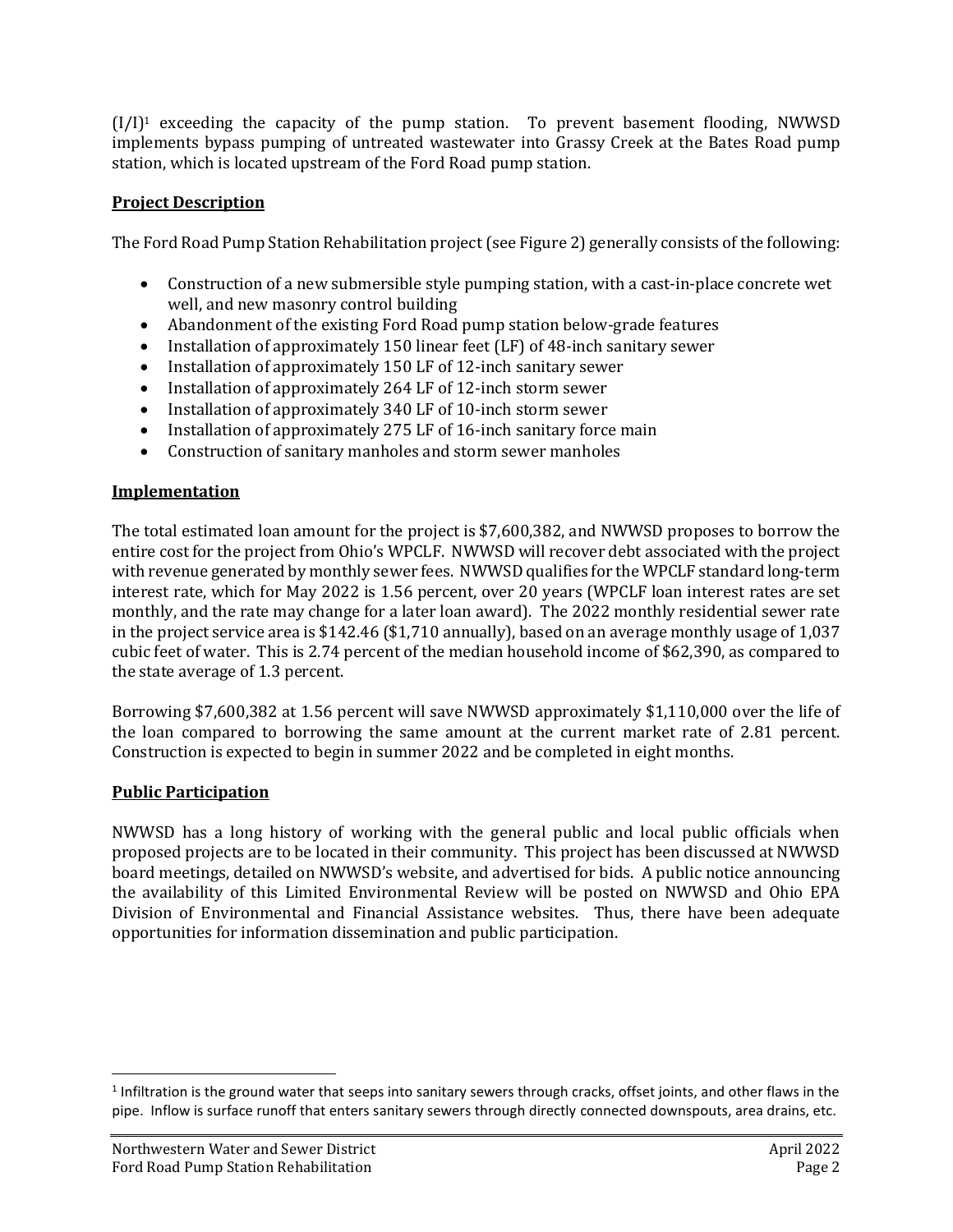# **Conclusion**

The proposed project meets the project type criteria for a Limited Environmental Review; namely, it is an action within an existing public wastewater collection system, which involves the functional replacement of existing mechanical equipment, namely a wastewater pumping station. Furthermore, the project meets the other qualifying criteria for an LER; specifically, the proposed project:

*Will have no adverse environmental effect and will require no specific impact mitigation,* as there are no known sensitive environmental resources within the proposed project area. The proposed project activities include construction in an area that has experienced extensive prior excavation and filling activities. There will be no significant adverse effects as a result of project implementation, or the need for any additional mitigation measures beyond typical erosion control and construction best management practices.

*Will have no effect on high-value environmental resources,* as construction will take place within an area that has experienced extensive prior excavation and filling activities and where no high-value resources are present.

*Is cost effective,* as the proposed action was evaluated as the most cost-effective alternative, and improves wastewater conveyance within the existing system.

*Is not a controversial action,* as there is no known opposition to the proposed project and the cost of the project is not overly burdensome to ratepayers.

*Does not create a new, or relocate an existing, discharge to surface or ground waters, and will not result in substantial increases in the volume of discharge or loading of pollutants from an existing source or from new facilities to receiving waters,* since the replacement of the pump station will improve wastewater conveyance and reduce wet-weather overflows within existing wastewater collection facilities.

*Will not provide capacity to serve a population substantially greater than the existing population,* since the project is not related to serving new growth or increasing capacity at the wastewater treatment facilities.

In summary, the planning activities for the project have identified no potentially significant adverse impacts. The project is expected to have no significant short-term or long-term adverse impacts on the quality of the human environment, or on sensitive resources (surface water, ground water, air quality, floodplains, wetlands, riparian areas, prime or unique agricultural lands, aquifer recharge zones, archaeologically or historically significant sites, federal or state-designated wild, scenic or recreational rivers, federal or state-designated wildlife areas, or threatened or endangered species). Typical construction impacts, such as noise, dust, and exhaust fumes, will be short-term and addressed through the use of standard construction best management practices.

The proposed project is a cost-effective way to replace a functionally obsolete pump station that is beyond its useful life. Once implemented, the project will replace aged infrastructure, helping NWWSD comply with its NPDES permit, reducing wet-weather overflows of untreated wastewater, and helping to protect surface waters, public health, and the environment. Also, by using WPCLF lowinterest financing, NWWSD has minimized the project cost.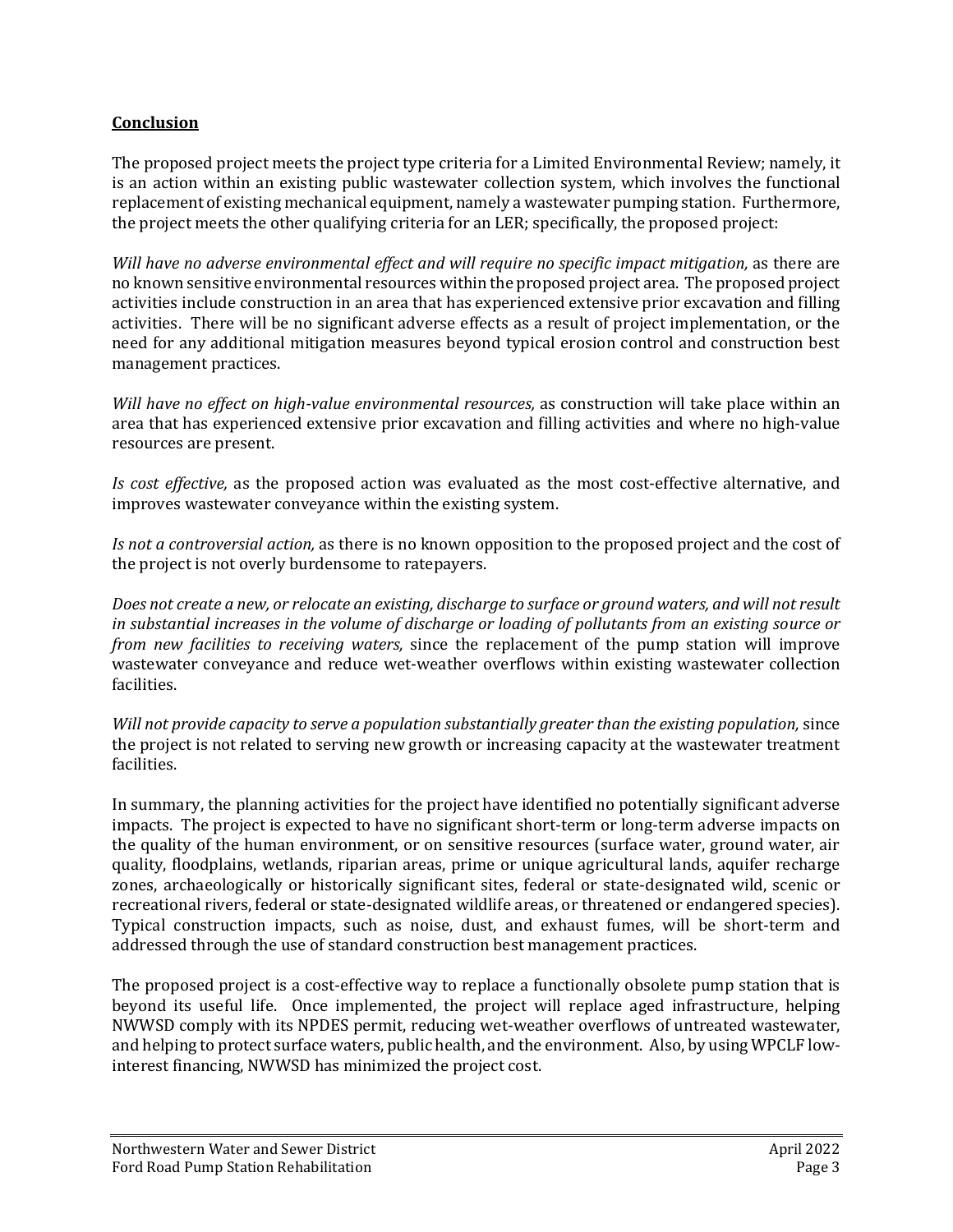### **Contact information**

R. Eric Schultz Division of Environmental & Financial Assistance Ohio Environmental Protection Agency P.O. Box 1049 Columbus, Ohio 43216-1049

e-mail: [eric.schultz@epa.ohio.gov](mailto:eric.schultz@epa.ohio.gov)



**Figure 1: General project area**